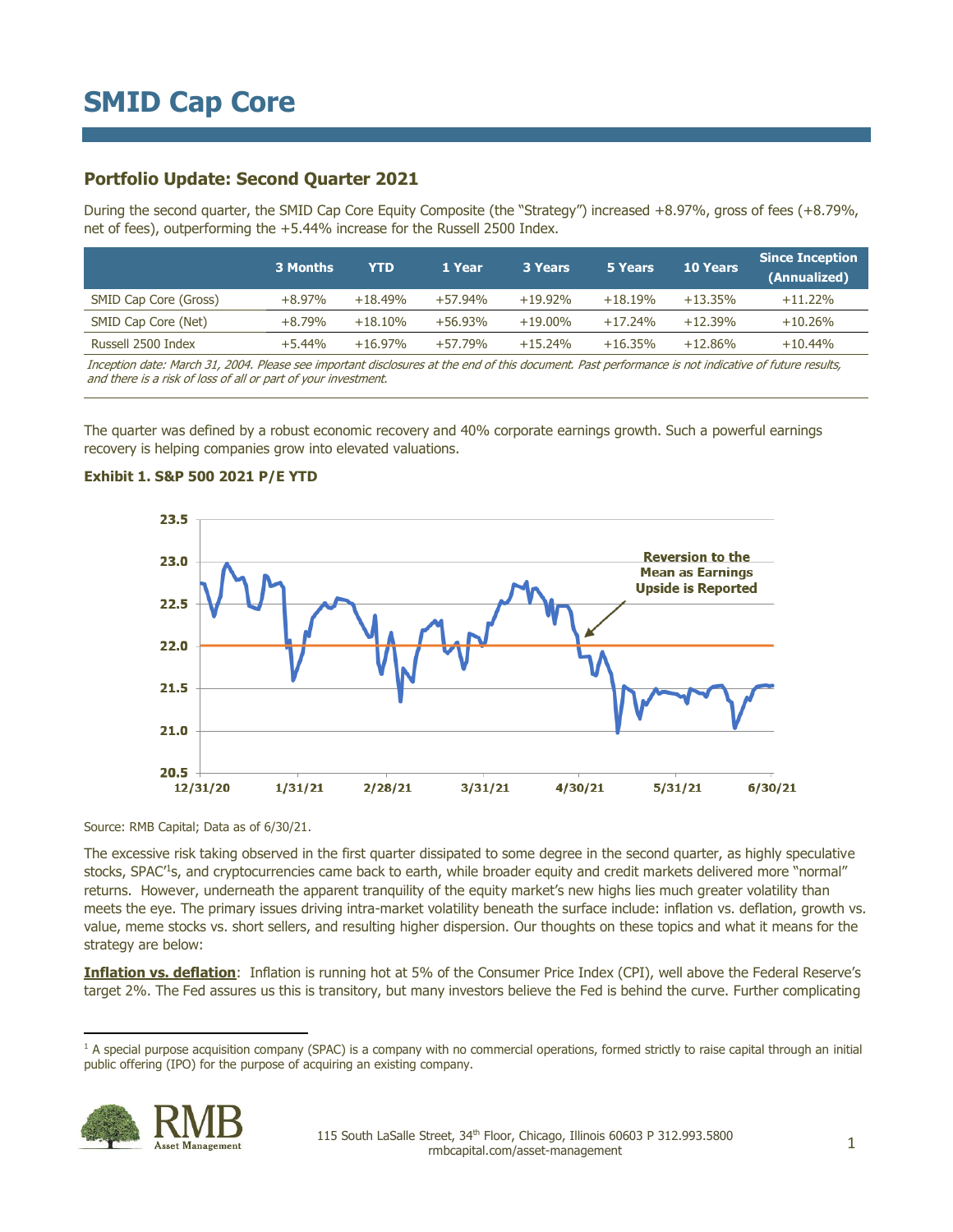matters is the varying definition of "transitory" between market participants. Industries and companies that are sensitive to changes in real interest rates and inflation are experiencing greater volatility.



### **Exhibit 2. S&P 500 Sector Sensitivity to Changes in Rate**

Source: Bloomberg Financial L.P. Data is as of April 29, 2021. Correlation analysis based on changes in S&P 500.

**Growth vs. value:** Value stocks (+22.68%) continued to outperform growth stocks (+8.67%) for 2021.<sup>2</sup> Value tends to perform better in a robust economic and rising inflation environment, whereas growth tends to perform better in a slower economic and disinflationary environment.

**Meme stocks vs. short sellers:** The meme stock phenomena is still with us. Our internal risk software, Alphacuity, indicates that the difference between the performance of the Russell 2000 and the Russell 3000 was largely due to company specific risk from the following meme stocks:<sup>3</sup>: AMC Entertainment Holdings, Inc. (AMC), GameStop Corp. (GME), Plug Power Inc. (PLUG), Novavax, Inc. (NVAX), and Caesars Entertainment, Inc. (CZR). MEME stocks have now become their own "risk" category and GME was one of the largest market caps in the Russell 2000. We find this simply incredible.

<sup>&</sup>lt;sup>3</sup> As defined by Reddit.



<sup>2</sup> Russell 2500 Value Index and Russell 2500 Growth index, respectfully, year to date returns as of 6/30/21.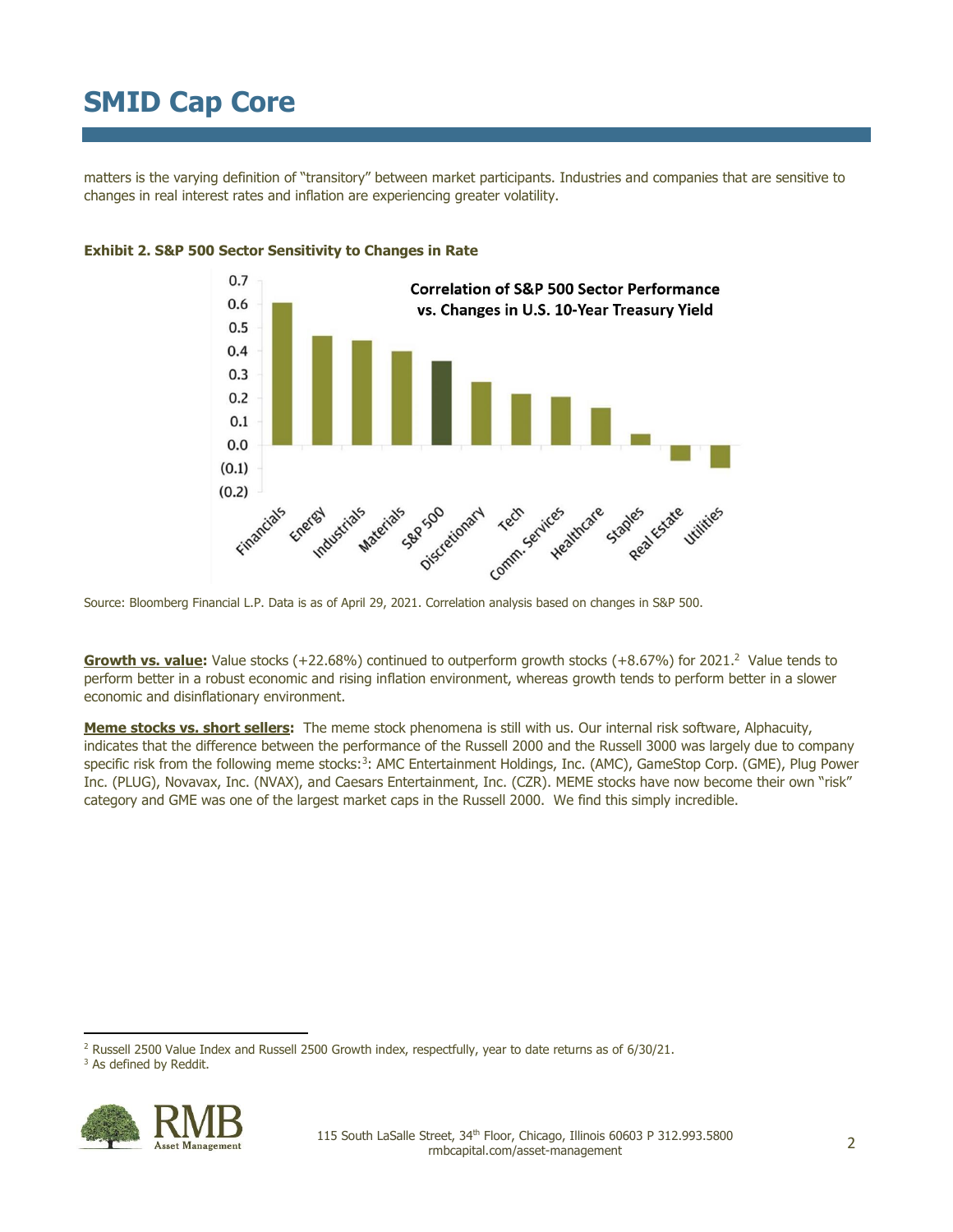

**Exhibit 3. Meme Stock Inflows Exceed Other Sectors/Industries, including S&P Tech Sector**

Source: Vanda Track, via the Irrelevant Investor Blog

We have noticed that during early Q1 and late Q2, periods where retail investors were buying meme stocks, our performance lagged because our bias for quality prevents us from owning these stocks, but excess performance returns when investors stop buying these high-flyers.

**Higher dispersion:** Dispersion measures how closely stocks move together vs. apart. Low dispersion (together) occurs when excess liquidity created by the Fed balance sheet expansion dominates stock prices. The concept is captured eloquently by Warren Buffett's financial take on JFK's quip "a rising tide lifts all boats." Higher dispersion occurs when the liquidity cycle shifts from excess to neutral. We are starting to see this occur now as the Fed contemplates reducing the number of mortgage purchases as well as other financial assets.





Source: FactSet. Company Specific Dispersion derived from the S&P 500 Index.

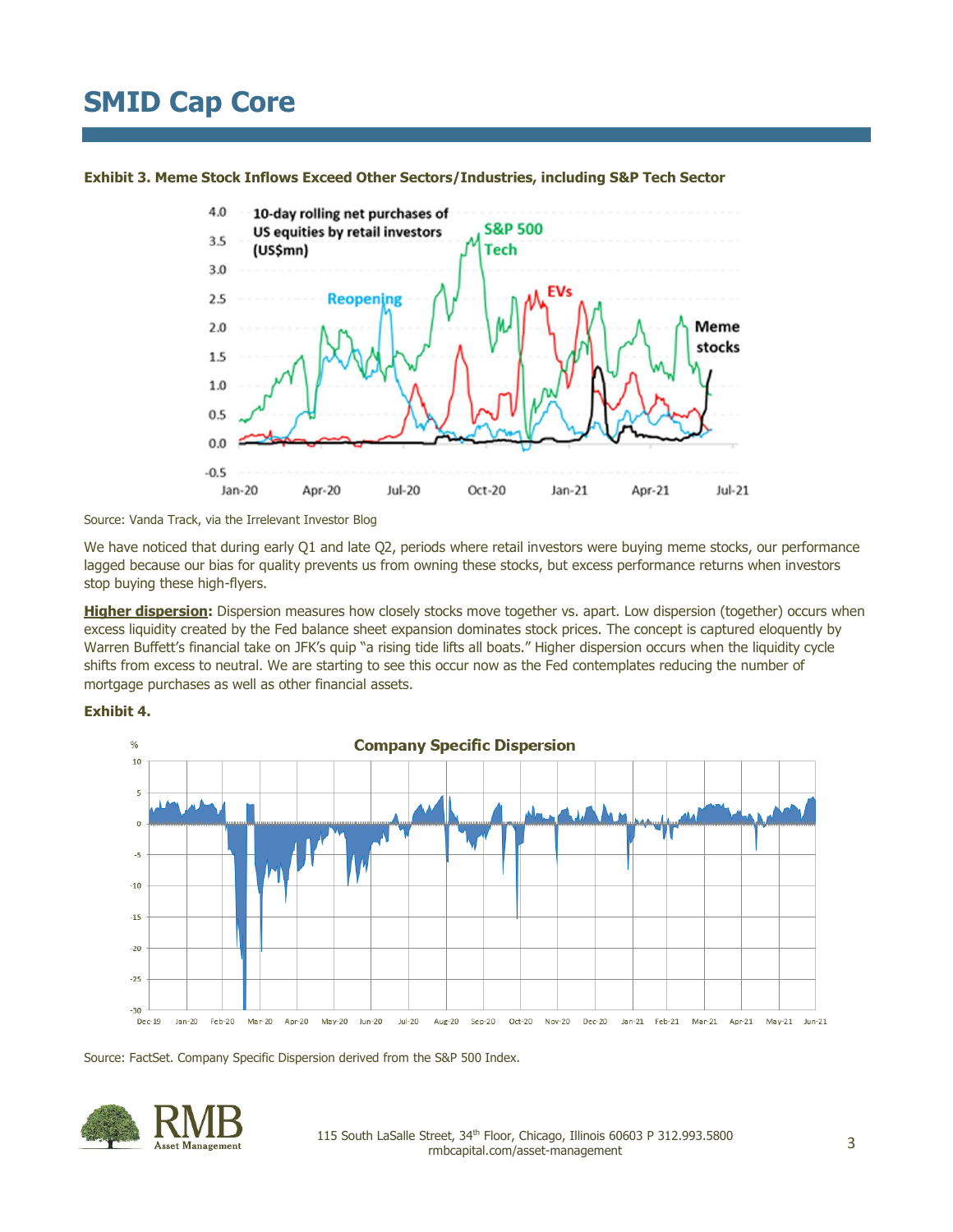So, what does all of this mean for strategy performance? Our dual diversification portfolio construction process (by lifecycle and sector) helps deal with the uncertainty and volatility associated with growth vs. value and/or inflation/deflation. While the meme phenomena can temporarily create headwinds/tailwinds, it does not present a longer-term challenge. Finally, given portfolio construction risk controls, factors out of our control are intentionally minimized, isolating idiosyncratic risk, which is in our control. Thus, higher dispersion creates more opportunity for our process to add value from company specific stock selection.

### **Contributors and Detractors**

Last quarter, contributors and detractors were clearly divided between value and growth stocks. This quarter, contributors and detractors were more company specific, which is consistent with our observation of higher dispersion. West Pharmaceutical Services Inc. (WST +27.51%) is a long time holding, selling "picks and shovels" to the companies driving the biotech revolution. WST reported a very strong quarter, confirming rapid adoption of higher margin new products. Strong contributions from companies represented by different factors (growth, value, quality, inflation, interest rates) demonstrates how efficiently diversified portfolios can add value when volatility and dispersion increase within the market. Copart Inc. (CPRT, "Copart", +21.38%), a leader in vehicle remarketing services, focusing primarily on vehicles deemed a "total loss" by insurance companies, also delivered a bullish quarter. Damaged vehicles are increasingly being totaled, as the cost of repairing vehicles continues to increase. The company has an owner-operator mindset with a knowledgebuilding culture that we believe will continue to deliver high economic returns and long-term asset reinvestment, distinctly greater than current stock market expectations.

Detractors were also more company specific and diversified across multiple factors. Bright Horizons Family Solutions Inc (BFAM, "Bright Horizons", -14.20%) provides childcare and early education services to more than 1,000 employers, including Fortune 500 companies, which helps improve business productivity and employee retention. The company had a lukewarm quarter given UK lockdowns caused temporary reclosure of several centers. We believe the issue is transitory and expect the company to improve EBITDA margins 50–100 bps

### **SMID Cap Core**

**SECOND QUARTER 2021 CONTRIBUTION REPORT** Ranked by Basis Point Contribution

| <b>Basis Point Contribution</b>       | <b>Return</b> |           |  |
|---------------------------------------|---------------|-----------|--|
| <b>Top Contributors</b>               |               |           |  |
| West Pharmaceutical Services Inc.     | $+59$         | $+27.51%$ |  |
| American Financial Group Inc.         | $+51$         | $+22.60%$ |  |
| Copart Inc.                           | $+48$         | $+21.38%$ |  |
| Steel Dynamics Inc.                   | $+47$         | $+18.71%$ |  |
| Bio-Techne Corp                       | $+43$         | $+17.98%$ |  |
| <b>Bottom Detractors</b>              |               |           |  |
| Bright Horizons Family Solutions Inc. | $-12$         | $-14.20%$ |  |
| <b>PotlatchDeltic Corp</b>            | $-11$         | $+0.66%$  |  |
| Columbia Sportswear Co.               | -9            | $-6.41%$  |  |
| Algonguin Power & Utilities Corp.     | -9            | $-5.02%$  |  |
| MKS Instruments Inc.                  | -7            | $-3.92\%$ |  |

Past performance is not indicative of future results, and there is a risk of loss of all or part of your investment. The above does not represent all holdings in the Strategy. Holdings listed might not have been held for the full period. To obtain a copy of RMB's calculation methodology and a list of all holdings with contribution analysis, please contact your service team. The data provided is supplemental. Please see important disclosures at the end of this document.

annually and grow high-single to low-double digits. Importantly, their number one market position has helped develop a strong competitive moat, and there are over 15,000 future potential employers and 120,000 childcare centers that will support organic and acquisitive growth over the next 5–10 years.

### **Portfolio Activity**

In previous letters, we have indicated that the team feels great about the companies we own and the portfolio structure in terms of the balance between growth and value. Most activity during the second quarter involved minor adds or trims to keep idiosyncratic risk aligned with our conviction. To that end, we added to BioLife Solutions Inc. (BLFS), CRISPR Therapeutics AG (CRSP), Editas Medicine Inc. (EDIT), Columbia Sportswear Co. (COLM), and PotlatchDeltic Corp. (PCH) after reviewing the quarterly results, gaining greater conviction in the companies, and the stock prices hitting attractive purchase levels.

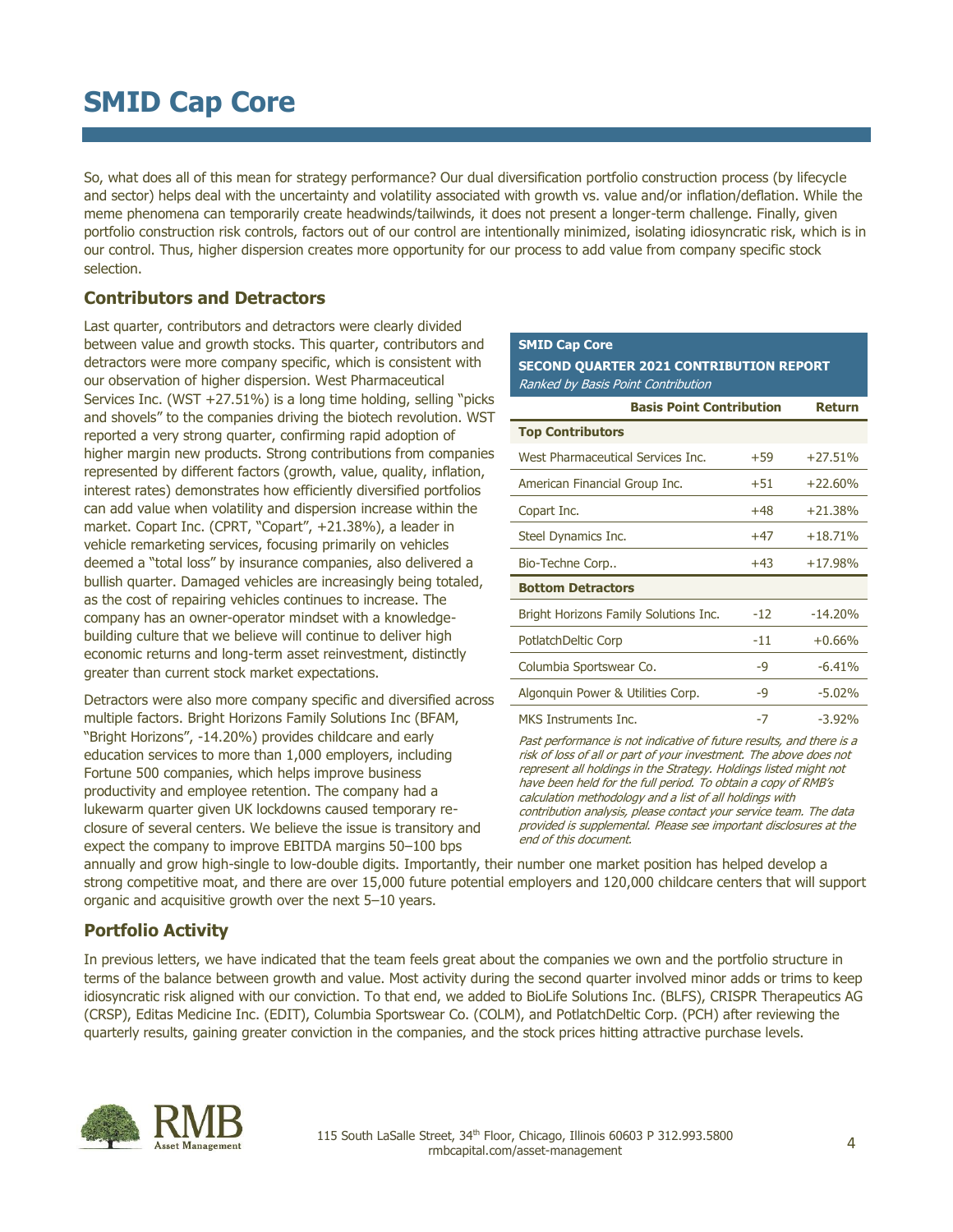Sonos Inc. (SONO) was a new purchase. We have been following SONO since its IPO and have been trying to evaluate whether it is just a hardware company or potentially a software platform with scalable intangible capital. After several conversations with management, and following it for several quarters, we believe Sonos is building a platform, dominating streaming music and will leverage that brand into other platform-based streaming services like E-sports/ Gaming/ Virtual reality and will gain important technological knowledge into blockchain/ AI and IoT. The market underappreciates the upside and, like ROKU, when the market understands the value of the platform and intangible capital, we believe the shares will break out significantly higher. Also, mechanistic selling of growth stocks in the quarter gave us the opportunity to leverage our knowledge inventory and establish new positions in Five9 Inc. (FIVN), NeoGenomics Inc. (NEO), and Helen of Troy Ltd. (HELE).

To fund the above purchases and adds, we exited our entire Ultragenyx Pharmaceutical Inc. (RARE) position, after the company successfully met its value creation milestones and reached our estimate of full valuation. Also, we sold FLIR Systems Inc. (FLIR) and Proofpoint Inc. (PFPT) as both were acquired at significant premiums. Also, we took advantage of the flight to safety trade during the quarter to sell Equity Commonwealth (EQC) given a compressed risk-reward profile. In addition, we took trims in the following holdings given less attractive pay-off structures: First Republic Bank (FRC), Visteon Corp. (VC), Martin Marietta Materials Inc. (MLM), Steel Dynamics Inc. (STLD), Stifel Financial Corp. (SF), SVB Financial Group (SIVB), Brink's Co. (BCO), Old Dominion Freight Line Inc. (ODFL), Eagle Materials Inc. (EXP), and American Financial Group Inc. (AFG).

### **Outlook**

We remain cautiously optimistic. The pricing equation is helpful to understand how our outlook has shifted:



### **Exhibit 5.**

Source: RMB Capital

EPS growth based on the annual percent change in the 12 month forward EPS expectations of the S&P 500 Index, 9/29/2000 – 7/9/2021.

We suspect the heavy lifting in terms of higher market valuations is shifting from the denominator (Federal Reserve excess liquidity) to the numerator (company specific capital allocation). As the impact from excess liquidity moderates from excessive to neutral, dispersion should continue to increase. Higher dispersion is good for active managers who invest in the right businesses.

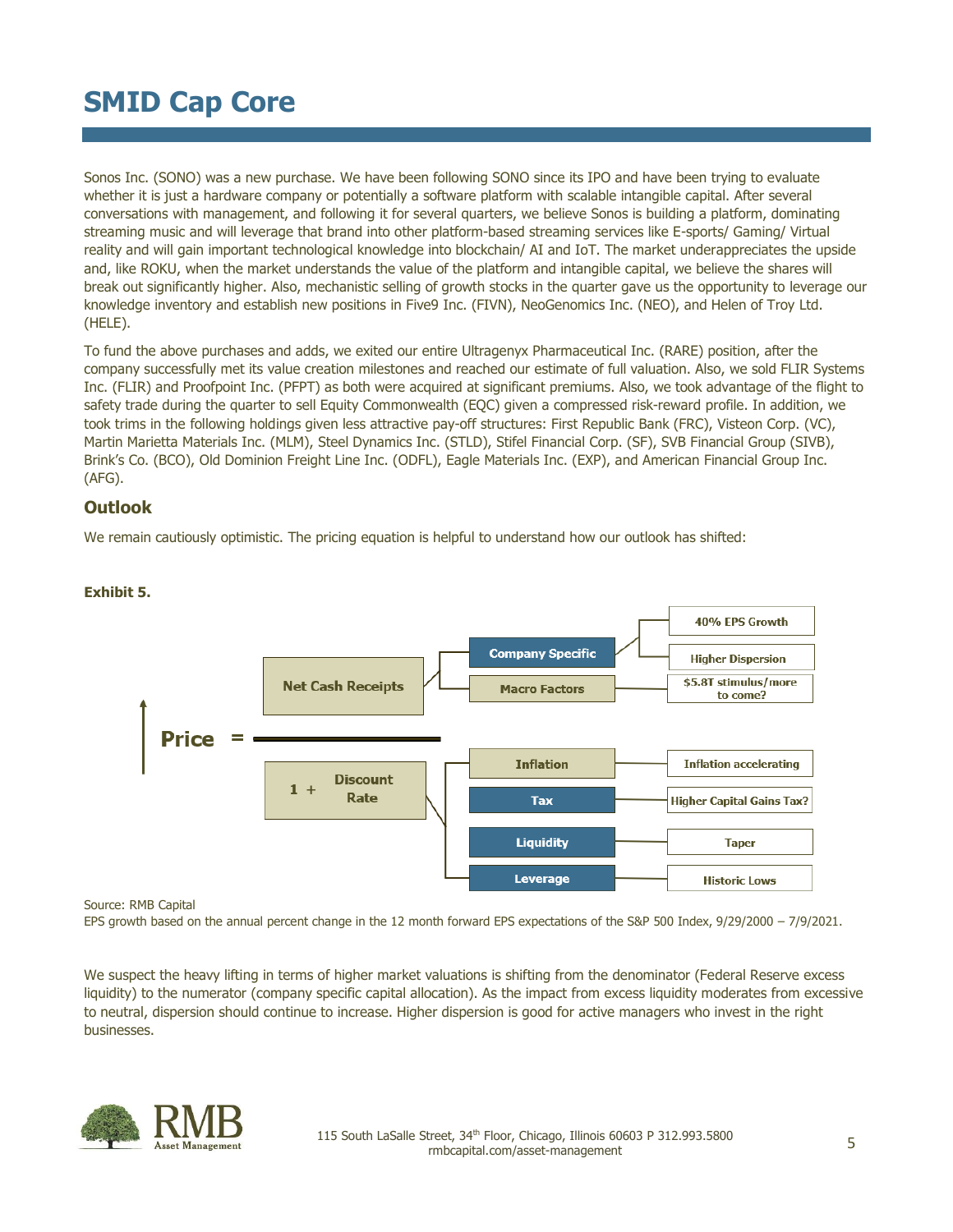As always, the companies we invest in demonstrate high managerial skill in capital allocation, which creates value for customers, employees, communities, and shareholders.

Thank you for your commitment to the Strategy. Should you have any questions regarding your investment, please do not hesitate to reach out to us.

Sincerely,

The for the

Chris Faber **Grand Chris Faber** Jeff Madden

Joffy 25. Madden

Portfolio Manager **Portfolio Manager** Portfolio Manager

| TOP TEN HOLDINGS AS OF 6/30/21    |                         |
|-----------------------------------|-------------------------|
| <b>Company</b>                    | $%$ of<br><b>Assets</b> |
| Bio-Techne Corp.                  | 2.62%                   |
| West Pharmaceutical Services Inc. | 2.56%                   |
| Pinnacle Financial Partners Inc.  | 2.56%                   |
| Copart Inc.                       | 2.47%                   |
| Teledyne Technologies Inc.        | 2.40%                   |
| ServisFirst Bancshares Inc.       | 2.39%                   |
| American Financial Group Inc.     | 2.36%                   |
| Vail Resorts Inc.                 | 2.36%                   |
| Repligen Corp.                    | 2.35%                   |
| Catalent Inc.                     | 2.32%                   |

Holdings are subject to change. Past performance is not indicative of future results, and there is risk of loss of all or part of your investment. The data provided is supplemental. Please see disclosures at the end of this document.

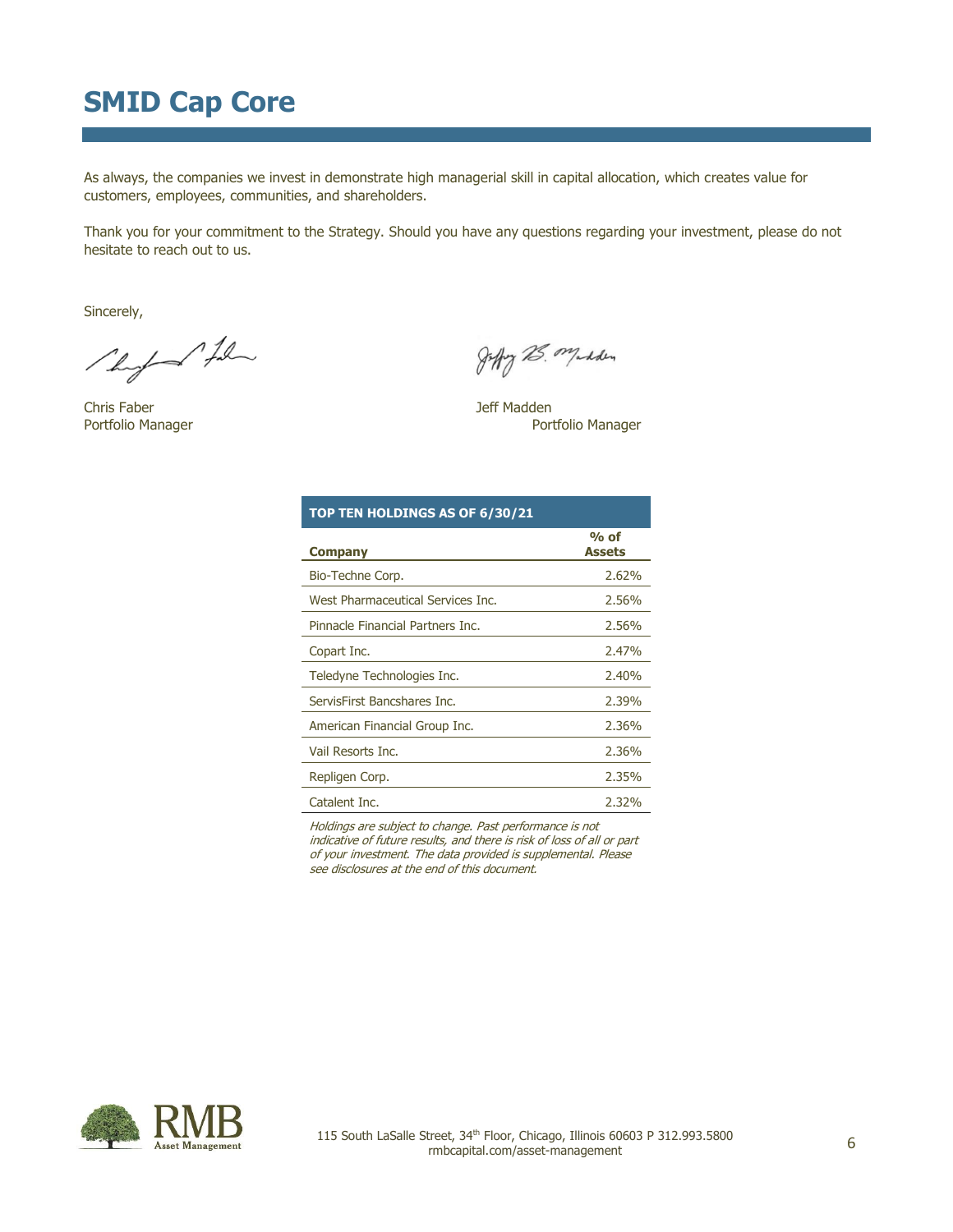The opinions and analyses expressed in this newsletter are based on RMB Capital Management, LLC's ("RMB Capital") research and professional experience and are expressed as of the date of our mailing of this presentation. Certain information expressed represents an assessment at a specific point in time and is not intended to be a forecast or guarantee of future performance, nor is it intended to speak to any future time periods. RMB Capital makes no warranty or representation, express or implied, nor does RMB Capital accept any liability, with respect to the information and data set forth herein, and RMB Capital specifically disclaims any duty to update any of the information and data contained in this newsletter. The information and data in this presentation does not constitute legal, tax, accounting, investment or other professional advice. Past performance is not indicative of future results, and there is a risk of loss of all or party of your investment. This information is confidential and may not be reproduced or redistributed to any other party without the permission of RMB Capital.

An investment cannot be made directly in an index. The index data assumes reinvestment of all income and does not bear fees, taxes, or transaction costs. The investment strategy and types of securities held by the comparison index may be substantially different from the investment strategy and types of securities held by the strategies. The benchmarks are shown for comparison purposes and are fully invested and include the reinvestment of income. The Russell 2000 is a subset of the Russell 3000 Index, representing about 8% of the total market capitalization of that index. It includes approximately 2000 of the smallest securities based on a combination of their market cap and current index membership. The Russell 2500 is a subset of the Russell 3000, including approximately 2500 of the smallest securities based on their market cap and current index membership. The strategies include small- to mid-cap equity portfolios. The strategies may target investments in companies with relatively small market capitalizations (generally between \$500 million and \$10 billion at the time of initial purchase), that are undervalued as suggested by RMB Capital's proprietary economic return framework. The S&P 500 is widely regarded as the best single gauge of the United States equity market. It includes 500 leading companies in leading industries of the US economy. The S&P 500 focuses on the large cap segment of the market and covers approximately 75% of US equities. The Russell 2500 Value Index tracks the performance of companies with lower price-to-book ratios, which shows a company's market price relative to its balance sheet. The Russell 2500 Growth Index is a subset of companies with higher price-to-book ratios, or those expected to have higher growth values in the future.

The **price-to-earnings (P/E) ratio** is defined as a ratio for valuing a company that measures its current share price relative to its per-share earnings.

**Earnings per share (EPS)** is calculated as a company's profit divided by the outstanding shares of its common stock. The resulting number serves as an indicator of a company's profitability.

**Correlation** is a statistic that measures the degree to which two securities or indices move in relation to each other.

While "high-quality" has no single, strict industry definition, we define high-quality stocks as those that we believe offer more reliability and less risk based on a set of clearly defined fundamental criteria including hard criteria (e.g., balance sheet stability, operating efficiency, enterprise life cycle) and soft criteria (e.g., management credibility). We define well-managed companies as those that intentionally grow assets when their economic return on capital is above the cost of capital, are willing to shrink assets when economic return is below the cost of capital, and actively seek to improve economic return when it is approximately equal to the cost of capital.

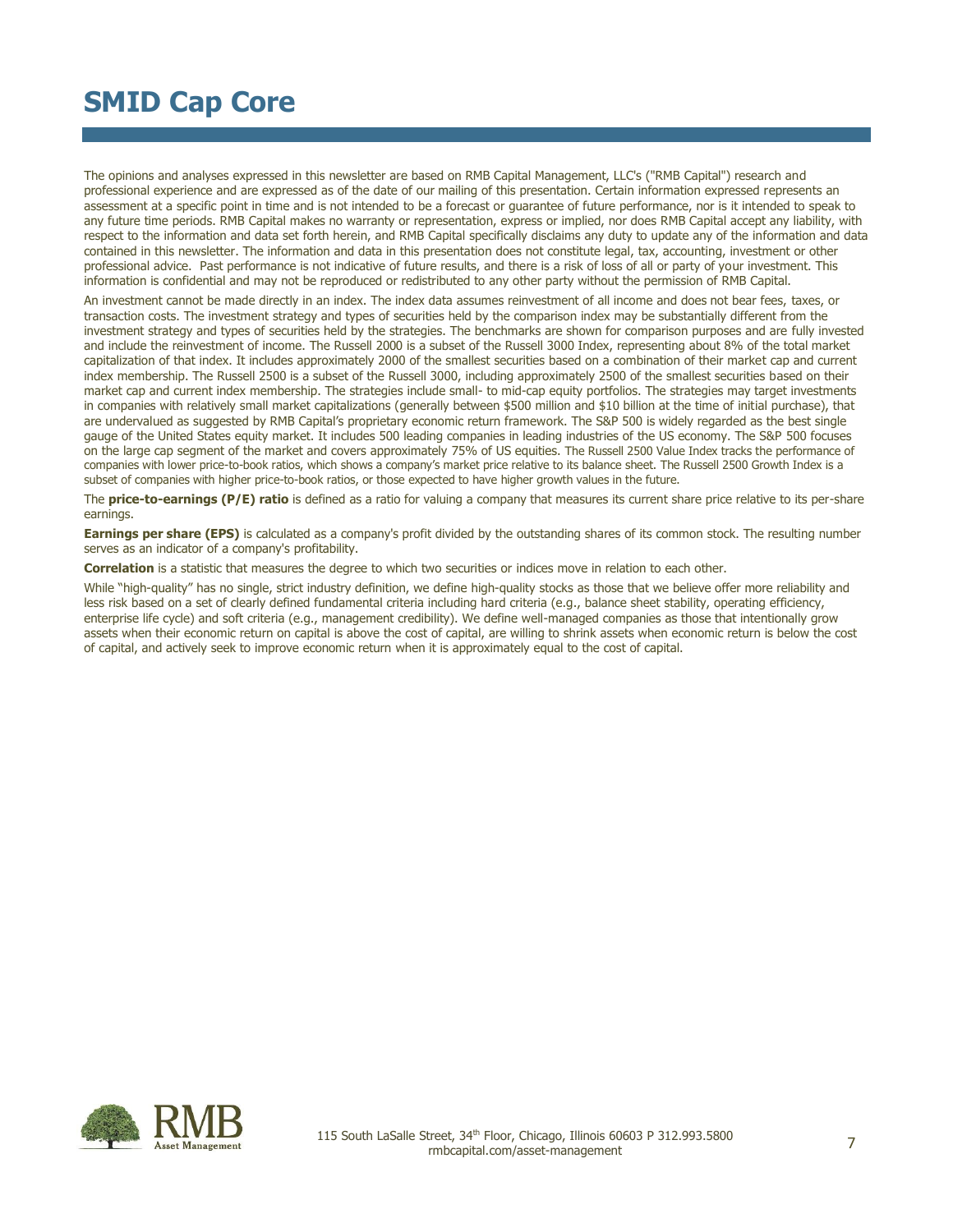#### **RMB Asset Management**

SMID Cap Core Composite // Annual Disclosure Presentation

**Organization** | RMB Capital Management, LLC ("RMB Capital") is an independent investment advisor registered with the Securities and Exchange Commission under the Investment Advisers Act of 1940 and established in 2005. The GIPS firm is defined as RMB Asset Management ("RMB AM"), a division of RMB Capital Management, LLC. Previously, the firm was defined as RMB Capital and was redefined on January 1, 2016 to only include the asset management business due to the difference in how its investment strategies and services are offered. RMB AM has been independently verified for the periods April 1, 2005 through December 31, 2019. The verification report(s) is/are available upon request. A firm that claims compliance with the GIPS standards must establish policies and procedures for complying with all the applicable requirements of the GIPS standards. Verification provides assurance on whether the firm's policies and procedures related to composite and pooled fund maintenance, as well as the calculation, presentation, and distribution of performance, have been designed in compliance with the GIPS standards and have been implemented on a firm-wide basis. Verification does not provide assurance on the accuracy of any specific performance report.

**Description** | The SMID Cap Strategy product reflects the performance of fully discretionary fee-paying equity accounts, which have an investment objective of long-term growth that target investments in companies with relatively small market capitalizations (generally between \$500 million and \$10 billion at the time of initial purchase), that are undervalued as suggested by RMB Capital's proprietary economic return framework. The composite excludes portfolios that have clientdriven restrictions that hinder the investment strategy. For comparison purposes is measured against the Russell 2500 index. The inception date of the SMID Cap Composite is March 31, 2004 and the Composite was created on March 31, 2004. Beginning January 1, 2015, this composite has no significant cash flow policy. Until December 31, 2014, accounts were removed from the composite when significant cash flows occur, for the month of the flow and the month after. Significant cash flows were defined as 50% or more of the account value. Exceptions were made for flows that take the form of in-kind transfers, when the transfers are balanced according to our own investment model. In those instances, there is no material difference to the portfolio's weights after the flow, and thus no hindrance to the implementation of the investment strategy. This cash flow policy went into effect January 1, 2008. Prior to that date, significant cash flows were defined as 50% of the account value or \$15 million.

#### **ANNUAL PERFORMANCE RELATIVE TO STATED BENCHMARK**

|          |                                                   | <b>Composite Assets</b> |                             | <b>Annual Performance Results</b>                              |                 |          |                              |                                 |                             |
|----------|---------------------------------------------------|-------------------------|-----------------------------|----------------------------------------------------------------|-----------------|----------|------------------------------|---------------------------------|-----------------------------|
| Year End | <b>Total Firm</b><br>Assets* as of<br>12/31 (\$M) | $USD$ (\$M)             | # of<br>Accounts<br>Managed | Composite Gross- Composite Net- Russell 2500<br>of-Fees $(% )$ | of-Fees $(\% )$ | (9/6)    | Composite 3-YR<br>ST DEV (%) | Russell 2500 3-YR<br>ST DEV (%) | Composite<br>Dispersion (%) |
| 2020     | 5,240.59                                          | 269.42                  | $<$ 5                       | 25.78                                                          | 24.88           | 19.99    | 21.75                        | 24.21                           | 0.00                        |
| 2019     | 4,947.90                                          | 178.96                  | $<$ 5                       | 32.61                                                          | 31.50           | 27.77    | 13.52                        | 14.58                           | 0.98                        |
| 2018     | 4,196.90                                          | 175.89                  | $<$ 5                       | $-4.12$                                                        | $-4.91$         | $-10.00$ | 13.24                        | 14.10                           | 0.14                        |
| 2017     | 3,610.61                                          | 310.59                  | 5                           | 14.68                                                          | 13.67           | 16.81    | 10.64                        | 12.14                           | 0.28                        |
| 2016     | 2,833.76                                          | 448.67                  | 9                           | 13.33                                                          | 12.33           | 17.59    | 12.04                        | 13.67                           | 0.23                        |
| 2015     | 3,230.87                                          | 775.77                  | 9                           | 0.07                                                           | $-0.82$         | $-2.90$  | 11.47                        | 12.42                           | 0.21                        |
| 2014     | 4,796.43                                          | 994.30                  | 8                           | 4.74                                                           | 3.81            | 7.07     | 11.03                        | 11.67                           | 0.28                        |
| 2013     | 6,201.31                                          | 1,712.59                | 16                          | 32.46                                                          | 31.30           | 36.80    | 15.06                        | 15.63                           | 0.15                        |
| 2012     | 6,022.19                                          | 1,612.27                | 26                          | 13.84                                                          | 12.83           | 17.88    | 17.78                        | 18.97                           | 0.09                        |
| 2011     | 6,080.24                                          | 1,427.15                | 30                          | $-1.75$                                                        | $-2.64$         | $-2.50$  | 20.98                        | 23.40                           | 0.13                        |
| 2010     | 9,151.98                                          | 1,528.88                | 26                          | 26.69                                                          | 25.57           | 26.71    | 24.01                        | 26.80                           | 0.25                        |
| 2009     | 7,415.09                                          | 1,626.00                | 24                          | 28.09                                                          | 26.89           | 34.39    | 21.71                        | 24.25                           | 0.40                        |
| 2008     | 3,903.59                                          | 893.21                  | 21                          | $-33.17$                                                       | $-33.79$        | $-36.79$ | 18.11                        | 19.37                           | 0.12                        |
| 2007     | 4,587.61                                          | 922.67                  | 12                          | 11.43                                                          | 10.44           | 1.38     | 10.55                        | 11.52                           | 0.19                        |

\* Effective June 24, 2017 RMB Capital combined with IronBridge Capital Management. Firm AUM prior to 2017 includes only IronBridge assets. Going forward, firm AUM includes the combined assets of RMB Capital and IronBridge Capital. Prior to the combination, IronBridge Capital Management had been independently verified for the periods December 31, 2003 – December 31, 2016.

Fees | The standard management fee is 0.90% of assets annually, which is also the highest applicable fee. Net returns are computed by subtracting the highest applicable fee (0.90% on an annual basis, or 0.075% monthly) on a monthly basis from the gross composite monthly return, and the resulting monthly net figures are compounded to calculate the annual net return. In 2009, one account paid a performance fee that exceeded the usual highest applicable fee, at 0.96%. That fee level is used to compute the 2009 net figure, which is 26.89%. Actual investment advisory fees incurred by clients may vary. Composite performance is presented on a gross-of-fees and net-of-fees basis and includes the reinvestment of all income. The net returns are reduced by all actual fees and transactions costs incurred. The annual composite dispersion is an asset-weighted standard deviation calculated for the accounts in the Composite the entire year. Prior to 2018, internal dispersion was calculated using the equal weighted standard deviation for the accounts in the Composite the entire year. Risk measures presented are calculated using gross-of-fees performance. Policies for valuing portfolios, calculating performance, and preparing compliant presentations are available upon request.

**Minimum Value Threshold** | The account minimum in the SMID Cap Core Composite is currently \$2.0 million. Prior to January 1, 2015, the composite excluded portfolios under \$5.0 million.

**Comparison with Market Indices** | RMB compares its Composite returns to a variety of market indices. These indices represent unmanaged portfolios whose characteristics differ from the Composite portfolios; however, they tend to represent the investment environment existing during the time period shown. The